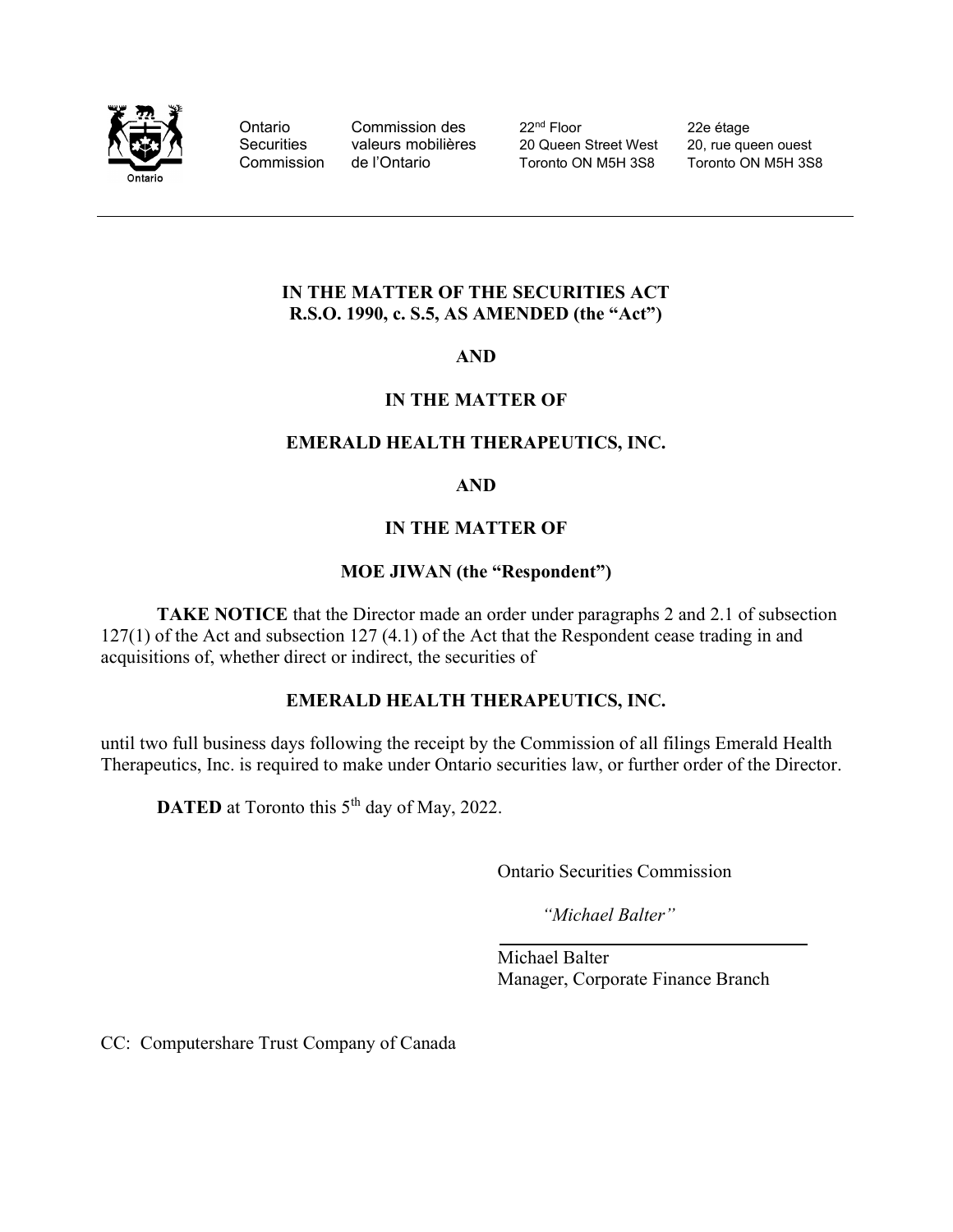

Ontario Commission des 22<sup>nd</sup> Floor 22e étage<br>Securities valeurs mobilières 20 Queen Street West 20, rue que Securities valeurs mobilières 20 Queen Street West 20, rue queen ouest Commission de l'Ontario Toronto ON M5H 3S8 Toronto ON M5H 3S8

## IN THE MATTER OF THE SECURITIES ACT R.S.O. 1990, c. S.5, AS AMENDED (the "Act")

AND

# IN THE MATTER OF

# EMERALD HEALTH THERAPEUTICS, INC.

### AND

# IN THE MATTER OF

# MOE JIWAN

#### ORDER

### (Paragraphs 2 and 2.1 of Subsection 127(1) and Subsection 127(4.1))

WHEREAS Emerald Health Therapeutics, Inc. (the "Reporting Issuer") is a reporting issuer in the Province of Ontario.

AND WHEREAS Moe Jiwan (the "Respondent") is a director, officer or other insider of the Reporting Issuer and had, or may have had, access to material information with respect to the Reporting Issuer that has not been generally disclosed.

AND WHEREAS the Reporting Issuer failed to file the following continuous disclosure materials as required by Ontario securities law (collectively, the "Default"):

- a) audited annual financial statements for the year ended December 31, 2021;
- b) management's discussion and analysis relating to the audited annual financial statements for the year ended December 31, 2021; and
- c) certification of the foregoing filings as required by National Instrument 52-109 Certification of Disclosure in Issuers' Annual and Interim Filings;

AND WHEREAS the Director is of the opinion that it is in the public interest to make this order;

 IT IS ORDERED pursuant to paragraph 2 and paragraph 2.1 of subsection 127(1) and subsection 127(4.1) of the Act that, effective immediately, all trading in and all acquisitions of